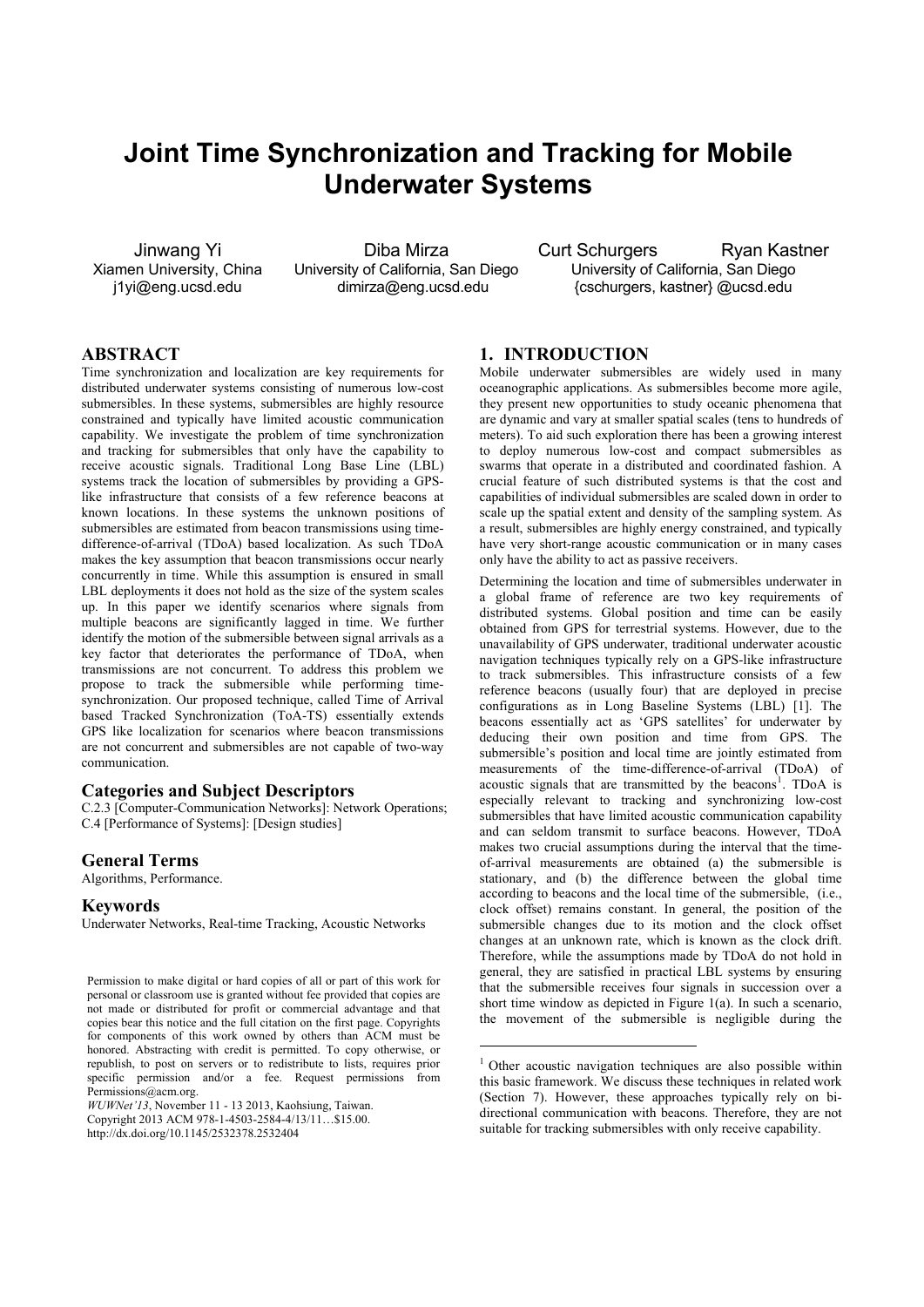signaling period. Similarly, its clock offset is virtually constant (i.e., the effect of drift is negligible).

The problem that we address in this paper is time synchronization and tracking submersibles when signals from multiple beacons no longer arrive concurrently, but rather arrive over a much longer time epoch, *T* as depicted in Figure 1(b). We will explain shortly why this problem arises in the context of swarm systems. The key point is that when signals no longer arrive concurrently at each submersible, two effects come into play (that are ignored by TDoA based localization): the submersible can significantly move between signal arrivals and the clock offset may not remain constant over the signaling period due to the cumulative effect of clock drift. In this paper we identify scenarios where the error introduced due to these two factors becomes significant for a nominal range of relevant parameters (a detailed discussion is presented in Section 3). When there is significant motion between signal arrivals, in order to time synchronize the submersible, it has to be additionally tracked over the time epoch *T.* Therefore, the key problem that we will solve is joint time synchronization and tracking of submersibles based *only* on one-way acoustic transmissions from beacons. In the next section we delineate why this problem arises in the context of swarm systems and discuss our solution strategy. Our proposed technique, called Time of Arrival based Tracked Synchronization (ToA-TS) extends GPS like localization for scenarios where beacon transmissions are not concurrent and submersibles are not capable of two-way communication.



**Figure 1: Signals received at a submersible from four beacons in (a) LBL systems and (b) Swarm systems** 

# **2. PROBLEM MOTIVATION**

In scenarios where beacon transmissions are spread over a time window *T,* two key effects come into play. However, prior to discussing these effects in more detail, in this section we discuss why signals from transmissions are likely to occur over longer time epochs in swarm systems compared to traditional LBL deployments.

Traditional LBL systems are designed for small deployments typically consisting of a few beacons (typically four), whose acoustic transmissions can be received by all submersibles within the deployment. As such LBL provides sufficient localization accuracy for such deployments. This is because signals from few beacons can be scheduled to occur within a short time window. Since all the submersibles are within the communication range of the beacons, these signals also arrive at near concurrent times at each submersible as shown in Figure 1(a). However, as the spatial extent and size of the system is scaled up, this scenario changes.

As the spatial extent of the deployment increases, more beacons are required to provide sufficient acoustic coverage for localizing submersibles. Further, beacons may not be deployed in precise configurations. To avoid collisions, transmissions from multiple

beacons have to be sufficiently lagged over a time epoch, *T*. Given that propagation delays are in the order of seconds, the time lag between beacon transmissions is likely to be in the order of tens of seconds or more. As a result transmissions from multiple beacons can no longer be scheduled to occur concurrently. The crucial point here is that while we still propose a system where all beacons try to schedule their transmission as close as possible in time, these transmissions cannot be concurrent due to the size of the network. A submersible within this network can only receive signals from a subset of beacons. Further, this subset changes due to the motion of the submersible and possibly that of the beacons [9]. Therefore, the time lag, *δt* between transmissions from a random subset as received by a submersible can be significant as depicted in Figure 1(b).

In such scenarios two additional factors come into play, which were previously ignored by TDoA, namely, the motion of the submersible and the drift in its local clock between signal arrivals. In the next section we discuss scenarios where these two factors can significantly affect the performance of TDoA, which assumes concurrent transmissions.

# **3. TDoA LOCALIZATION WITH NON-CONCURRENT SIGNAL ARRIVALS**

First, we briefly describe the time-difference-of-arrival (TDoA) method, which is typically used in LBL systems. In the subsections that follow we will consider the individual effects of submersible motion and clock drift on the performance of TDoA, when acoustic signals from beacons do not occur concurrently.

In TDoA based localization the difference in the measured time of arrivals of signals received from a pair of beacons translates to the difference in range estimates with those beacons. As a result each estimate of time-difference gives rise to a hyperbola for the unknown position of the submersible. A unique estimate of the submersible's position can be obtained by intersecting three such hyperbolas (obtained from four beacon transmissions). However, this technique requires that beacons transmit at near concurrent times. For the scenario where transmissions are lagged, this approach essentially neglects the motion and clock drift of the submersible between signal arrivals. In reality, both these factors add an error to the measured time differences. As a result, each hyperbola thus obtained does not represent the submersible's position at any particular time. Therefore, the hyperbolas no longer intersect at a common point. A least squares approach can still be used to obtain an estimate for the position. However, these errors are likely to degrade the performance of TDoA based localization.

In the next subsections we identify scenarios where the error due to motion and/or the clock drift become significant. We consider errors greater than a meter to be significant because errors due to noise, surface reflections and refraction and even hardware are expected to be of that order [2][3]. For this analysis we denote the lag between a pair of signals as  $\delta t$ , the submersible's speed as *v*. the clock drift as *η*, and the speed of sound as *c.*

#### **3.1 Effect of motion**

TDoA assumes that the difference in signal arrivals correspond to difference in range estimates with beacons at a particular time instance. As a result, when the submersible is moving, the error in distance (more specifically the error in the difference in distance estimates with two beacons) is given by the displacement of the submersible in the signaling interval *vδt*. We evaluated this error as a function of the signaling interval *δt* for nominal submersible speeds of 0.4 m/s to 2 m/s.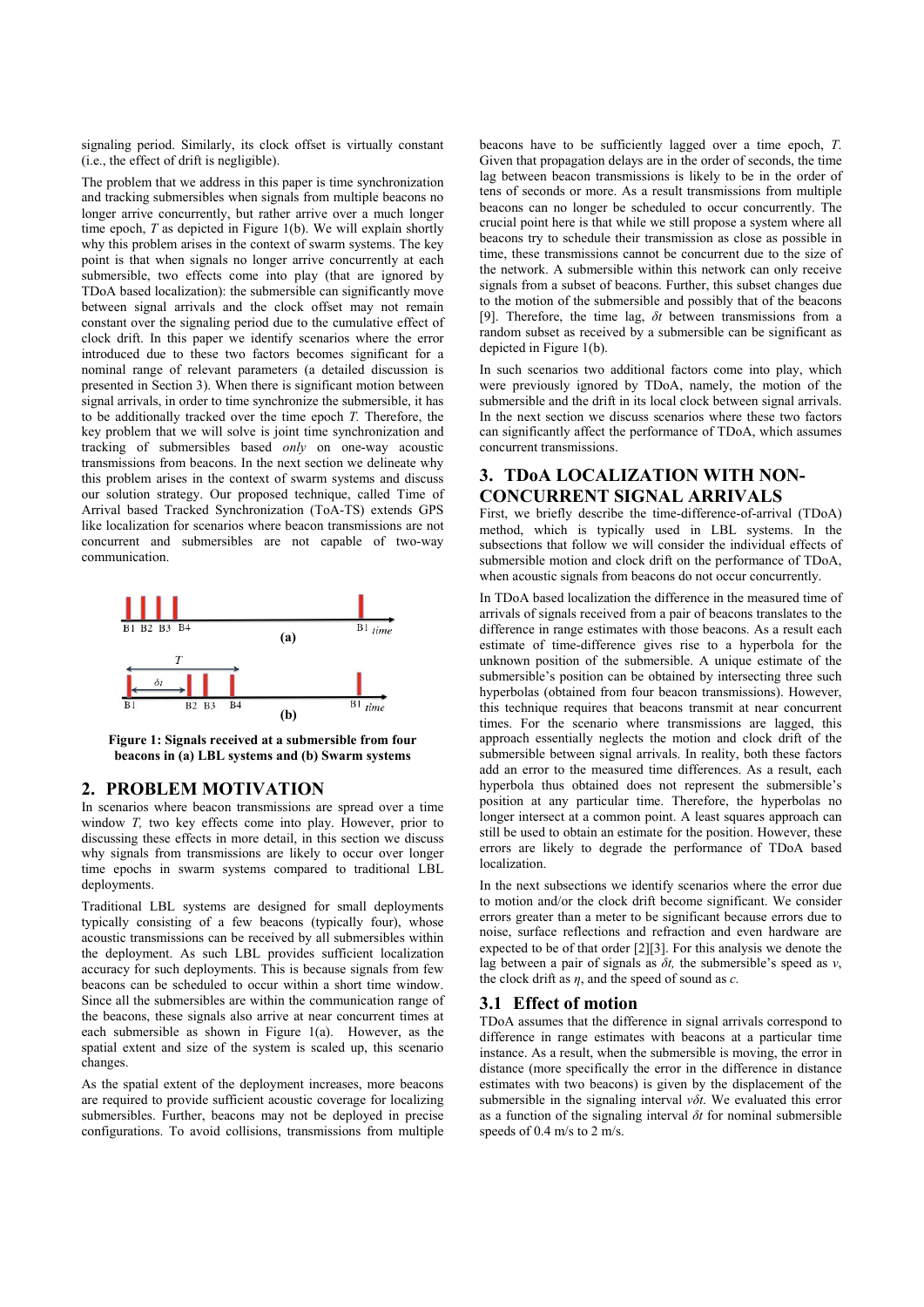

**Figure 2: Error in distance due to the submersible's motion** 

As shown in Figure 2, the error due to the submersible's motion becomes significant when the signaling interval, *δt,* increases to more than a few seconds. Further, this error can be as large as 120 m when the signaling interval is one minute long. Therefore, the effect of the submersible's motion can significantly degrade the performance of TDoA when transmissions are non-concurrent.

#### **3.2 Effect of clock drift**

Next, we consider the effect of a changing clock offset. The change in the clock offset during the signaling interval essentially translates to an error in the measured time-difference between the signal arrivals from a pair of beacons. Since the clock offset varies linearly with the drift, the change in the clock offset during the signaling interval is computed as *ηδt*. When multiplied by the speed of sound, this translates to an error in (the difference in) range estimates with the beacons, given by *c ηδt*. This error is shown as a function of the signaling interval in Figure 3 for clock drifts in the range of 0.02 ppm to 20 ppm. As the figure shows the error due to clock drift is not significant when the drift is less than 20 ppm.

Based on the above results we propose that submersibles with only receive capability incorporate low-drift clocks, especially if they are to operate in scenarios where beacon transmissions are non-concurrent. Consequently, the clock drift does not have to be estimated over short time epochs, which makes the estimation problem more tractable. Low-drift clocks have been incorporated in a number of practical underwater platforms. For example, Eustice et al have reported integrating a temperature clock into the micro-modem, with a skew of only 0.02 ppm [4]. Similar levels of accuracy have also been achieved through a novel and inexpensive approach using two crystals [5].

While the effect of clock drift is negligible when an accurate clock is used, the effect of the motion can still be significant. Although the error introduced due to motion cannot be eliminated entirely, we propose to compensate for motion as much as possible by adding of an IMU (Inertial Measurement Unit) and further tracking the submersible's position during the window, *T*. As such, it is not atypical for submersibles to have an on-board IMU for tracking their location underwater. However, TDoA does not use information from an IMU, per se.

Based on the above reasoning, we consider the use of both an onboard IMU as well as a low-drift clock crystal to jointly track and synchronize a submersible. Next, we present our proposed Time of Arrival based Tracked Synchronization (ToA-TS) technique. Our goal is to extend GPS like localization for systems where beacon transmissions do not occur concurrently and submersibles are not capable of two-way communication.



**Figure 3: Error in distance due to the clock drift** 

#### **4. PROBLEM FORMULATION**

We consider the problem of tracking a submersible using acoustic messages that are transmitted at different times by multiple reference beacons over a period *T*. The beacons deduce their location and time from GPS. However, the submersible is not time-synchronized with the beacons. Our goal is to estimate the Maximum Likelihood (ML) position and clock offset of the submersible over a time epoch *T* given the send and receive timestamps of acoustic messages transmitted by the beacons and IMU measurements obtained during that time. Next, we present a mathematical formulation of our tracking problem.

Each acoustic message transmitted by a beacon includes the position of the beacon as obtained from GPS and a time stamp indicating the time it was sent according to global time. The receive time of the message is recorded according to the local clock of the submersible. The difference in these two times relates the unknown position of the submersible and its clock offset, as given by equation (1).

$$
||P_i(t_k) - P(t_k)||_2/c = d_i(t_k)/c = T_{k,i} - t_k + \Delta(t_k) + \varepsilon_k
$$
 (1)

where  $P_i(t_k)$  and  $P(t_k)$  denote the positions of beacon *i* and the submersible at the time of message transmission, respectively. The transmit time of the  $k^{th}$  message according to global time is denoted by  $t_k$ . The receive time of the message from beacon  $i$ according to the submersible's local time is denoted by  $T_{ki}$ . We refer to  $T_{ki} - t_k$  as the *measured* time-of-flight of the acoustic message and denote it as  $m_i(t_k)$ .  $\Delta(t_k)$  is the unknown clock offset of the submersible at the time of message transmission.  $\varepsilon_k$  is the error in detecting the first arrival of the signal. The statistics of this error is known from previous experimental characterizations performed in prior work [2][3]. We model the statistics as a zero mean Gaussian distribution with standard deviation *σR*.

Acoustic messages are received from multiple beacons over a time epoch, *T* as depicted in Figure 1(b)*.* Note that TDoA based localization assumes that both the position of the submersible and the clock offset remain constant during this time. From equation (1), we observe that if this were true, the number of unknowns does not increase with each new time-of-flight measurement. The resulting problem is then solvable as long as measurements are made with at least four beacons. We compare our proposed solution with this approach in Section 6.

As discussed earlier, contrary to the assumption made by TDoA, the submersible's motion may be significant during the signaling period. Therefore, we take this motion into account by using measurements of the submersible's velocity that are obtained from an on-board IMU. These measurements relate the position of the submersible at consecutive time steps as given by equation (2).

$$
\tilde{v}_{k} = (P(t_{k+1}) - P(t_{k})) / (t_{k+1} - t_{k}) + \varepsilon_{v,k}
$$
\n(2)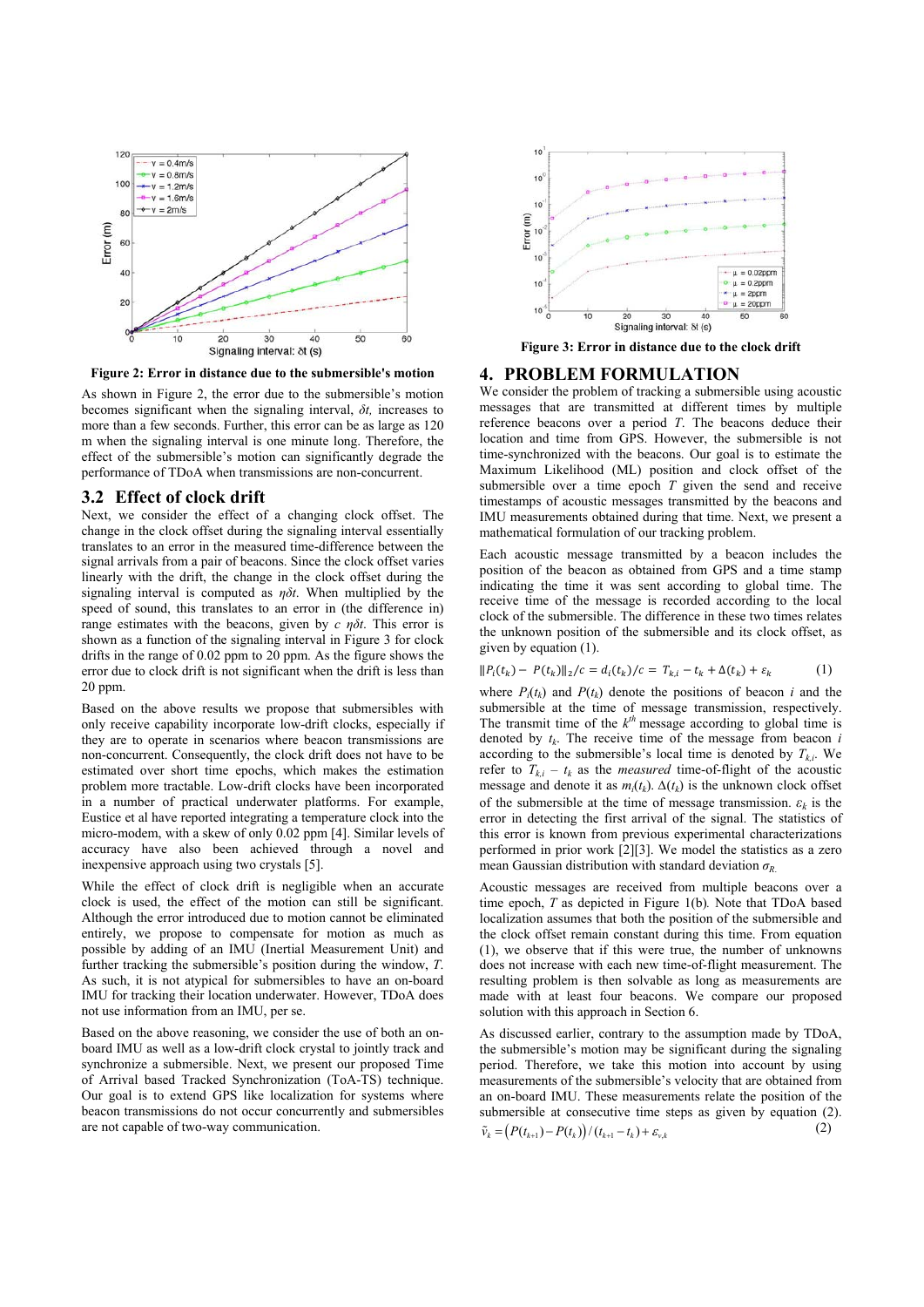where  $\varepsilon_{v,k}$  is the error in velocity measurement. The problem that we address is to track the unknown position and clock offset of the submersible using measurements obtained in intervals of duration *T*. As depicted in Figure 1(b), this interval is chosen as the minimum time in which acoustic messages are received from at least four unique beacons. Since our solution is aimed for submersibles with low-drift clocks, the effect of the clock drift is negligible as discussed earlier in this section. Therefore, we propose to estimate the Maximum Likelihood (ML) positions of the submersible and a single unknown clock offset during the interval *T*. This process is periodically repeated to track and synchronize the submersible over longer durations. In the next section we describe our proposed solution.

#### **5. SOLUTION STRATEGY**

Our goal is to estimate the Maximum Likelihood (ML) position and clock offset of the submersible over a time epoch *T* given the *measured* time of flight of acoustic messages transmitted by the beacons and IMU measurements obtained during that time. We assume that the depth is known from pressure sensors, therefore, we estimate the position of the submersible in two dimensions.

The timestamps obtained from acoustic messages impose a nonlinear and non-Gaussian constraint on the pdf of the position and clock offset of the submersible at each point in time, as given in equation (1). To incorporate such type of constraints, we appropriately define the tracking problem in the Bayesian estimation framework of factor-graphs. Factor graphs offer a way to represent any global function (in this case the joint probability distribution of the unknown position and clock offset) in terms of simpler local functions that depend only on a subset of variables. The sum-product algorithm can operate on this graph and exploit these simple relations to estimate the pdf of individual states in the graph via iterative message passing [6][7]. We have previously discussed this framework in the context of underwater tracking [8]. However, in our previous work we used this framework to track submersibles from inter-vehicle measurements of *distance*. Distance estimation and time synchronization were performed independent of tracking. Here we use the framework of factor-graphs to jointly track and time-synchronize a submersible. Next, we present the factor-graph description of our tracking problem.

#### **5.1 Factor-graph description**

As a first step towards solving our joint tracking and synchronization problem, we have come up with the appropriate factor-graph description given in Figure 4. The graph gives a description of the interdependencies between the unknown positions and clock offset of the submersible over time. Mathematically, this graph describes the joint distribution of the unknowns given all measurements of time-of-flight (prior to synchronization) and measurements of the submersible's motion in the interval *T*. Each state  $P(t)$  in the factor graph (denoted by a circle) represents the unknown position of a submersible at a time instance *t*. The unknown clock offset is denoted as  $\Delta(t)$  and represented by a hexagon. The square blocks, known as functionnodes, link the state-variables. The function-nodes not only indicate which state-variables are related but also how they relate. More specifically, a function node  $f$  that has links to statevariables X and Y assigns a weight  $f(X= x, Y= y \mid m)$  to any outcome  $X = x$ ,  $Y = y$  given a measurement *m*. Therefore, function-nodes define constraints (or interdependencies) between state-variables. Two types of constraints are captured by the graph. Function-nodes of type  $f_1$  define constraints on the position and clock offset at each point in time as imposed by the *measured*

time-of-flight of acoustic messages. Function-nodes of type  $f_2$ describe how the unknown positions vary over consecutive time steps given measurements of the submersible's velocity. The clock offset remains constant over the time epoch *T*, therefore, it is represented by a single unknown state.



**Figure 4: Factor-graph description for joint synchronization and tracking** 

The key advantage of the factor-graph framework is that functionnodes can take any generic form that best describes the likelihood of measurements given state-variables. This makes it possible to easily describe non-linear relations, such as the one given by equation (1). For our specific problem, the formal definitions of the function-nodes are given in equations (3) and (4). These are derived from equations (1) and (2), respectively.

$$
f_1(X(t)) = [P(t), \Delta(t)]
$$
  
=  $p(P(t), \Delta(t)|m_i(t), P_i(t))$   
=  $\frac{1}{\sqrt{2\pi}\sigma_R}e^{-(||P_i(t)-P(t)||/c - (m_i(t)+\Delta(t)))^2/2\sigma_R^2}$  (3)

$$
f_2(P(t_k), P(t_{k+1})) = p(P(t_k), P(t_{k+1}) | \overline{v_k})
$$
  
= 
$$
\frac{1}{\sqrt{2\pi}\sigma_v} e^{-\|P(t_{k+1}) - (P(t_k) + \overline{v_k} \cdot (t_{k+1} - t_k))\|^2 / 2\sigma_v^2}
$$
 (4)

As depicted in Figure 4, the resultant factor-graph representation of this problem is cyclic. This poses a key challenge for the tracking algorithm that runs on the graph to estimate the unknown states. This algorithm, which we will later describe in Section 5.2, is not guaranteed to converge for cyclic graphs. To address this problem we use a result by Kschischang et. al. to transform a cyclic factor-graph to an equivalent graph that is free of cycles (Section VI. B[6]). Specifically we apply a "stretching" Specifically we apply a "stretching" transformation to the factor-graph in Figure 4, to obtain an equivalent acyclic graph that is shown in Figure 5. This transformation entails augmenting each of the unknown position states  $P(t)$ , described in 2D, to include the unknown clock offset,  $\Delta(t)$ . In effect,  $\Delta(t)$  is *stretched* along the path to each unknown position state. The augmented state is denoted as  $X(t)=[P(t), \Delta(t)]$ , whose state-space is naturally defined over 3D. As a final step, we have to modify the function-nodes  $f_2$  (in the original graph) to a new function-node, *g2* which takes as input the augmented state *X*(*t*). The function node  $g_2$  is  $f_2$  predicated by the fact that the value of the clock offset does not change over time.  $g_2$  is defined in equation (5).



**Figure 5: Acyclic factor graph obtained from stretching the clock offset variable to all the other states** 

$$
g_2(X(t_k), X(t_{k+1})) = p(X(t_k), X(t_{k+1}) | \overline{v_k})
$$
  
= f\_2(P(t\_k), P(t\_{k+1})) \cdot I(\Delta(t\_{k+1}), \Delta(t\_{k+1})) (5)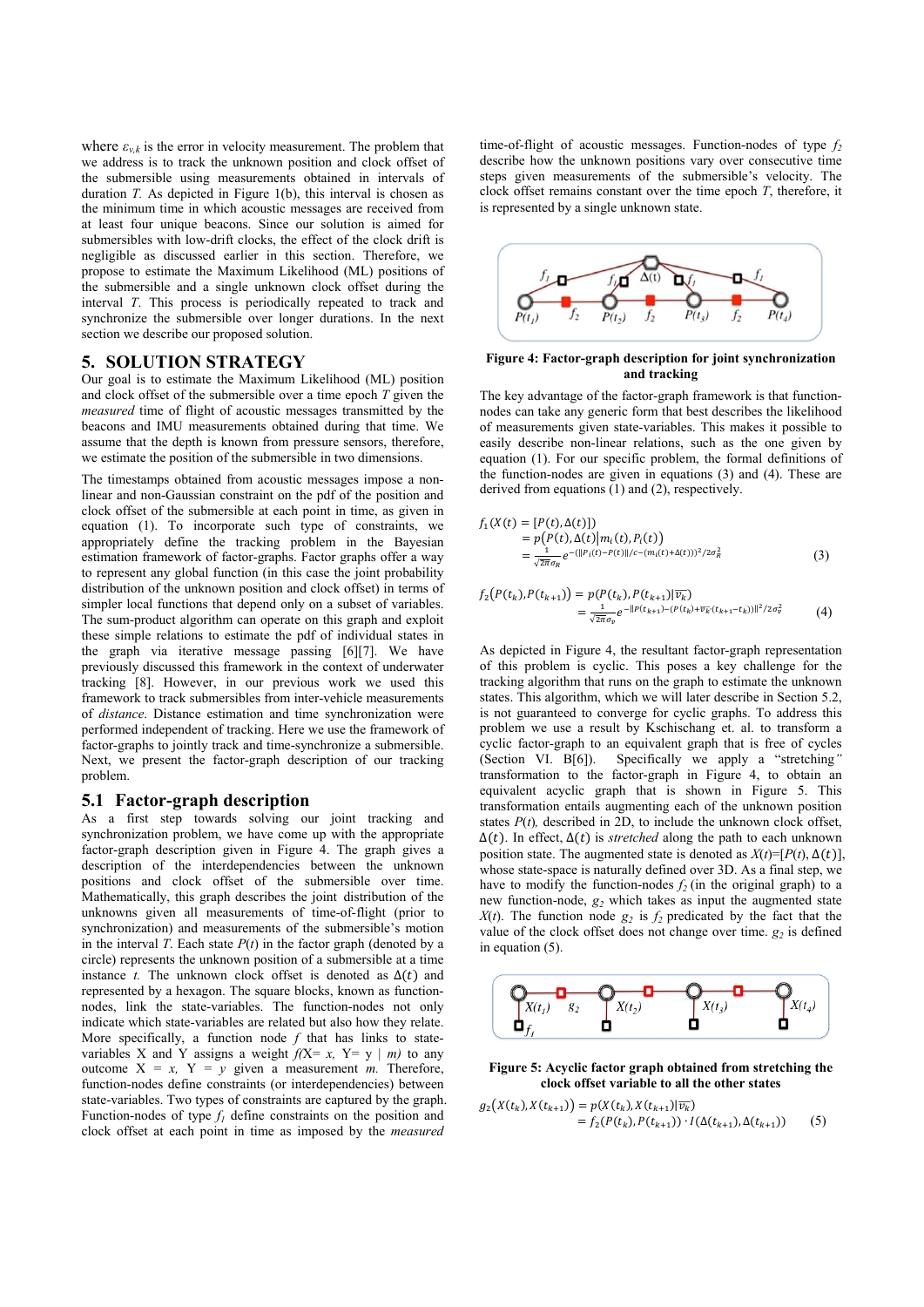where, *I* is a predicate function given by:

$$
I(u,v) = \begin{cases} 1, & \text{if } u = v \\ 0, & \text{if } u \neq v \end{cases}
$$

The sum-product algorithm runs on the above-described factorgraph to estimate the pdf of the unknown state-variables. The algorithm in its generic form is discussed in previous tutorials [6][7]. Here we present a brief overview and examine its operation in the context of our joint tracking and synchronization problem.

#### **5.2 Tracking Algorithm**

Once the factor graph is defined, an iterative message passing algorithm, namely, the sum-product algorithm runs on it to solve the estimation problem. In each iteration of the algorithm, nodes in the factor-graph compose messages that are sent over the links of the graph. Messages are composed based on those received in a previous iteration.

There are two main types of messages exchanged during a single iteration of the algorithm. Messages from a function node *f* to a state-variable *x*, denoted as  $\mu_{x-f}$  (.) and messages from a statevariable *x* to a function node *f*, denoted as  $\mu_{f.x}(.)$ . These are computed as per equations (6) and (7) [6]. Messages that are sent out by a state-variable to its neighbor function-nodes are the most current estimate of the state-variable's probability distribution. A message sent out by a function node to its neighbor state-variable is an estimate of the state-variable's probability distribution, given the probability distribution of all other state-variables that are neighbors of the function node. A function node generates its message to a neighbor state-variable by performing a marginalization of its local likelihood function (as described by equation (6)). A state-variable estimates its distribution (or outgoing messages) by intersecting the individual estimates of its distribution provided by its function-node neighbors, (as given by equation (7)) . These messages, computed locally at each node, set up the machinery to carry information across the graph.

$$
\mu_{f-x}(x) = \sum_{\{x\}} f(X) \prod_{y \in H(f) \setminus \{x\}} \mu_{y-f}(y) \tag{6}
$$

$$
\mu_{x-f}(x) = \prod_{h \in n(x) \setminus \{f\}} \mu_{h-x}(x) \tag{7}
$$

Where the summary operation is defined in [6].

To better understand how information obtained from acoustic messages and IMU measurements are combined to solve our specific estimation problem, we present the operation of the sumproduct algorithm on the factor-graph described in the previous section. We specifically consider messages passed over three iterations of the algorithm on the sub-graph shown in Figure 6.

*Iteration1:* In the first iteration, information flows from functionnodes of type  $f_1$  to the unknown state-variables,  $X(t_1)$  and  $X(t_2)$  as shown in Figure 6(1) . Each of these function-nodes is only linked to one state-variable. Therefore, (from equation (6), the message sent from  $f_1$  to its neighbor state-variable,  $X(t)$  is  $f_1(X(t))$ , evaluated over the 3D state-space of *X(t).* This message is an estimate of the pdf of  $X(t)$ . Its state-space is visualized in Figure 7(a). The x-y axes represent the possible positions of the

submersible at time *t,* while the z-axis represents the possible values of the clock offset. The cone shown in the figure highlights the possible position and clock offset values considered jointly, which follows directly from equation (1). As per this equation, for each value of the clock offset the position of the submersible is a ring in 2D centered at the position of the beacon. The radius of the ring is the sum of the measured time of flight and the clock offset. The minimum possible radius is zero since the true time-of-flight (or distance) is always positive. As the value of the possible clock offset increases, so does the radius of the ring. Therefore, we obtain a cone in 3D for the state-space of  $X(t)$  as shown in Figure 7.



**Figure 6: Operation of the sum-product algorithm on a subgraph** 

Following equation (3), the message passed by  $f_1$  is a set of weights computed for each point on the cone. This 3D message can be visualized as a number of pdfs in 2D stacked on top of each other. Each 2D pdf is defined for a particular value of the clock offset by intersecting a plane with the cone as shown in Figure 7(a), and computing a set of weights over the ring thus obtained. The pdf computed over the ring by  $f_l$  is visualized in Figure 7(b) and computed as per equation (3) for a fixed value of the clock offset. Therefore, each measurement of time-of-flight obtained from an acoustic message results in the above-described *weighted-cone* as the pdf of the unknown position and clock offset at that time.

*Iteration 2:* In this iteration, the estimates of the pdf of  $X(t_1)$  and  $X(t<sub>2</sub>)$ , from the previous iteration are communicated to the function-node  $g_2$ .



#### **Figure 7: (a) 3D pdf of position and clock offset given the measured time of flight of an acoustic message (b) Crosssection of the pdf in 2D for a fixed value of clock offset**

*Iteration 3:* Function-node  $g_2$  combines these messages to estimate the pdf of each of its neighbor state-variables. The message passed from  $g_2$  to the state-variable  $X(t_2)$  is an estimate of the pdf of  $X(t_2)$  given estimates of the pdfs of  $X(t_1)$ . This step is essentially a 2D translation and smoothing of the pdf of  $X(t_1)$ , as dictated by the velocity measurements and the statistics of error in these measurements, to obtain an estimate of the pdf of  $X(t_2)$ . The pdf of  $X(t_1)$  is a weighted-cone (from iteration 2). Therefore, the message sent from  $g_2$  to  $X(t_2)$  is also a weighted-cone. A similar transformation is applied by  $g_2$  to compute an estimate of the pdf of  $X(t_1)$ .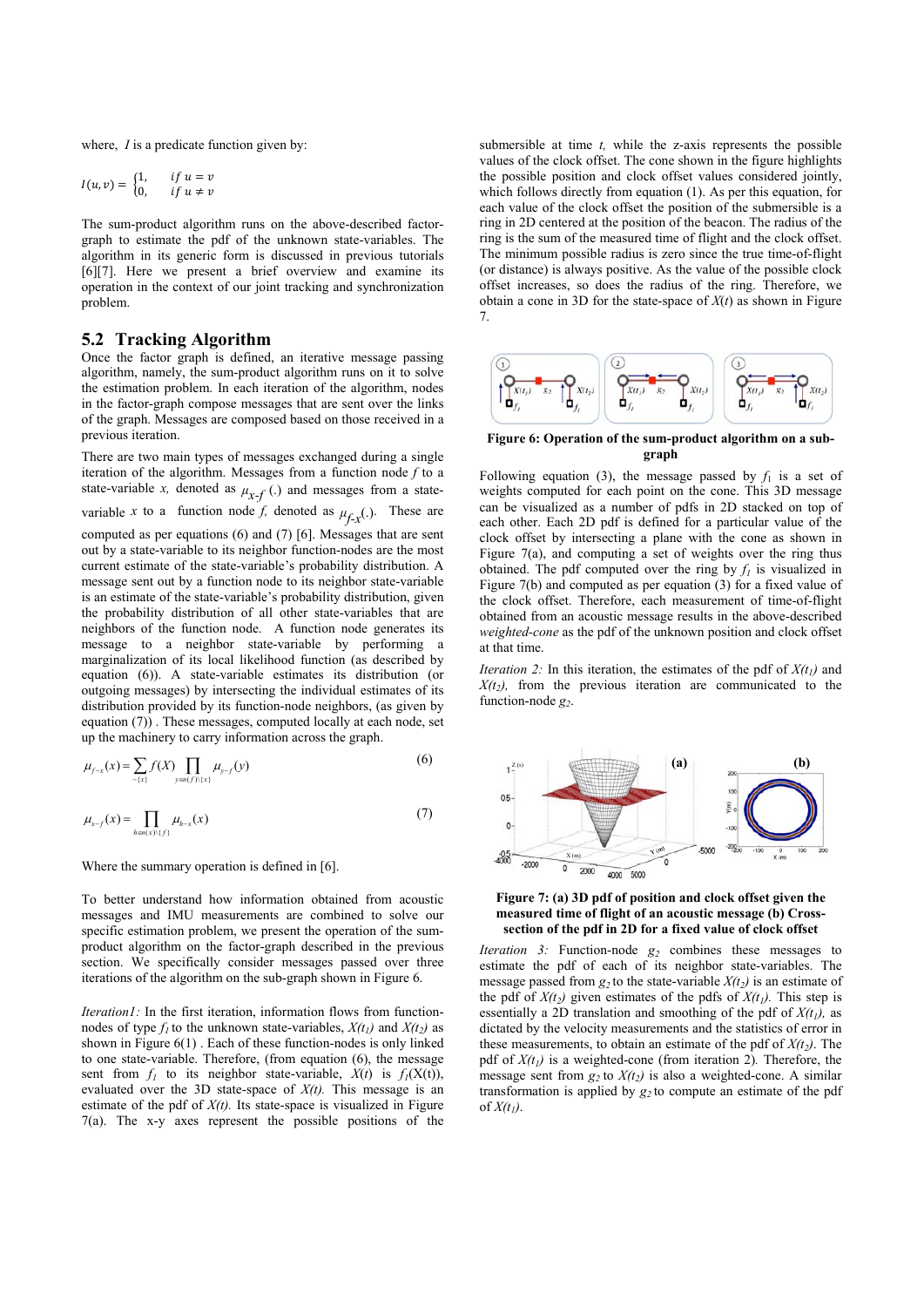At the end of the third iteration, each of the state-variables  $X(t_1)$ and  $X(t_2)$  has two independent estimates of its pdf on its incoming links, which can be visualized as two different weighted-cones. As a final step, each state-variable intersects these pdfs to obtain a refined estimate of its pdf in 3D. This operation is visualized in Figure 8. The crucial point is that at the end of this step the possible values of the clock offset and position are constrained only to the regions where the cones intersect, consequently reducing the uncertainty in these estimates.



**Figure 8: Reduction in the uncertainty of position and clock offset by intersecting two independently computed cones in 3D** 

## **6. SIMULATION RESULTS**

In this section we compare the performance of our proposed scheme, ToA-TS with TDoA in simulations when the speed of the submersible and the interval between beacon transmissions are varied. We simulated a scenario consisting of four beacons and a submersible that moves in a 2 km x 2 km area. The trajectory of the submersible was generated using spline-interpolated waypoints. Transmissions from beacons were lagged by *δt*. We periodically tracked the position of the submersible using acoustic messages that were received over time epochs of duration 4*δt.* For each time window, TDoA computes a single position estimate that corresponds to the middle of the window i.e. 2*δt*. Our proposed scheme was used to obtain ML estimates of the position and the clock offset at the same time instances. We generated a sufficiently long trajectory for the submersible to capture the statistical variation in the RMS error of its position estimate due to its motion relative to the beacons. A random initial clock offset was added to the local time of the submersible in each simulation. The submersible's clock drift was chosen as 0.02 ppm, as reported in underwater systems that have integrated accurate clocks [4]. The simulation parameters are listed in Table 1.

**Table 1: Simulation parameters** 

| Area of deployment             | $2km \times 2km$      |
|--------------------------------|-----------------------|
| Signaling Interval, $\delta t$ | $0, 10, 20, 60$ (s)   |
| Speed, $\nu$                   | $0.2, 0.8, 1.6$ (m/s) |
| Std. of Velocity Error         | $0.2 \text{ m/s}$     |
| Std. of Ranging Error          | 3 <sub>m</sub>        |
| Clock Drift                    | $0.02$ ppm            |
| Simulation Time                | 42.5 hrs              |

In a first set of simulations we compared the performance of the two schemes when signals were transmitted concurrently by beacons i.e.  $\delta t = 0$ . For this case, the histogram of the RMS error in position estimates for ToA-TS and TDoA are shown in Figure 9(a) and 9(b) respectively. As the figures show, the performance of the two schemes is nearly identical for this scenario. This is expected since the submersible's position does not change between signal arrivals. As such this is an ideal case for TDoA.

To evaluate the effect of motion on the tracking performance of both schemes we varied both the interval between beacon transmissions and the submersible's speed. Three sets of results are presented in Figures 10 to 12, each corresponding to a signaling interval of 10 s, 20 s and 60 s respectively. In each set, we compared the two schemes when the submersible's speed was varied as 0.2 m/s, 0.8 m/s and 1.6 m/s. The figures show the histogram in the RMS error in position estimates. The mean and standard deviation for each plot is marked at the top of each figure.



**Figure 9: Histogram of the RMS Error in position estimates for (a) ToA-TS and (b) TDoA for concurrent beacon signals**

To evaluate the effect of motion on the tracking performance of both schemes we varied both the interval between beacon transmissions and the submersible's speed. Three sets of results are presented in Figures 10 to 12, each corresponding to a signaling interval of 10 s, 20 s and 60 s respectively. In each set, we compared the two schemes when the submersible's speed was varied as 0.2 m/s, 0.8 m/s and 1.6 m/s. The figures show the histogram in the RMS error in position estimates. The mean and standard deviation for each plot is marked at the top of each figure.



**Figure 10: RMS error in position estimates for ToA-TS (left) and TDoA (right), signaling interval 10 s and submersible's speed equal to (a) 0.2 m/s (b) 0.8 m/s (c) 1.6 m/s**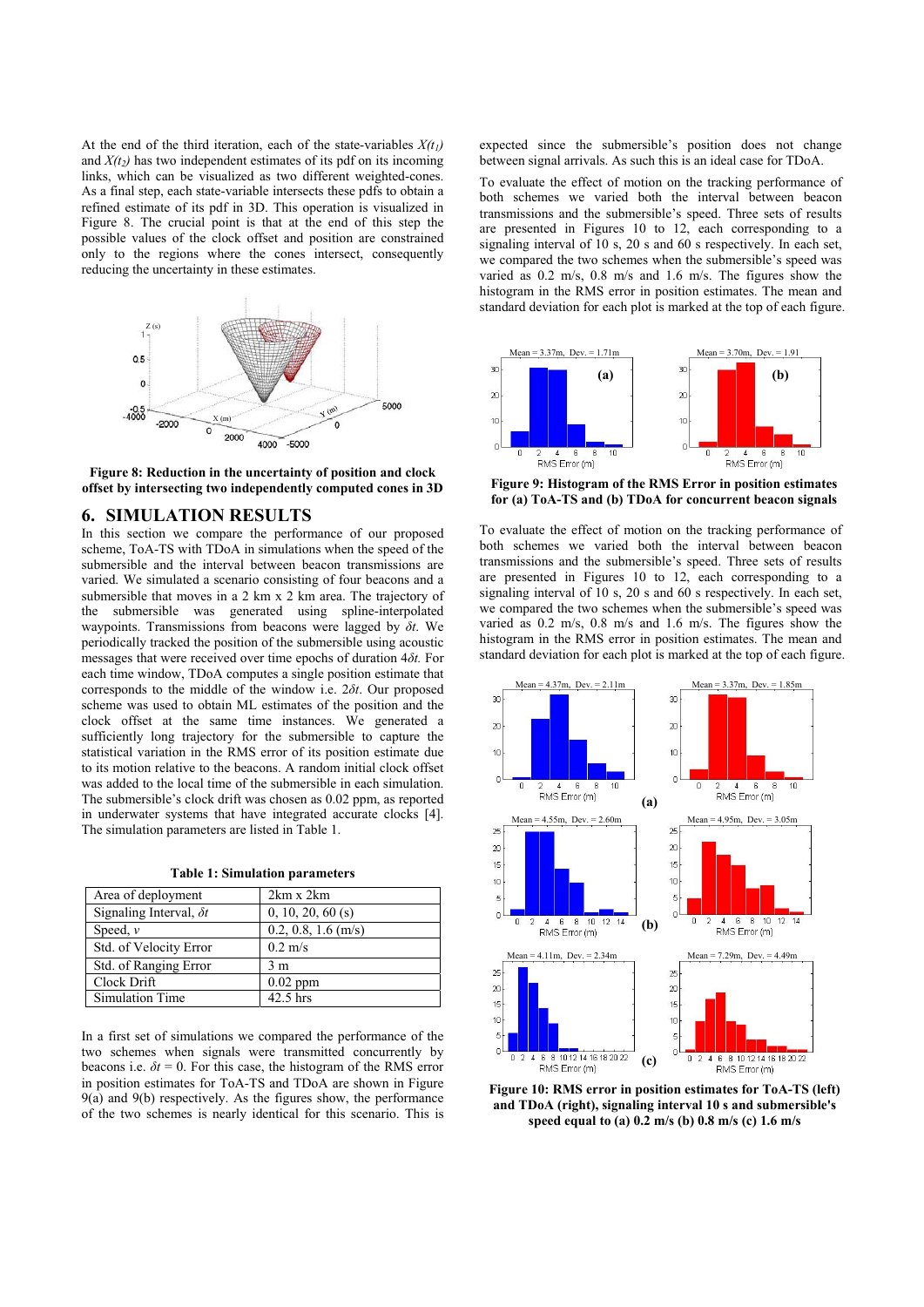Figure 10(a)-(c) shows the performance of ToA-TS and TDoA for a fixed signaling interval of 10s and different submersible speeds. As shown in Figures 10(a)-(c), the performance of TDoA degrades as the speed increases, while that of our proposed method remains relatively the same. The mean and std. deviation of the RMS error for TDoA increases by a factor of two when the submersible's speed is increased from 0.2 m/s to 1.6 m/s. The performance of ToA-TS only shows a small statistical variation because it does not depend on the submersible's speed, rather on the error in velocity measurements, which was the same in all three cases. Our proposed scheme outperforms TDoA for speeds greater than 0.8 m/s, as observed in Figures 10(b) and 10(c). But, it does slightly worse than TDoA when the speed is 0.2 m/s, as shown in Figure 10(a). We attribute this to the fact that for this scenario the std. deviation of the error in velocity measurements is the same as the submersible's speed i.e. 0.2 m/s. These results indicate that using IMU measurements to account for the submersible's motion not useful if the submersible's IMU is not sufficiently accurate i.e. the errors in velocity estimates are comparable to or exceed the expected speed. However, TDoA does not always outperform our scheme when the error in velocity measurements is comparable to the speed. For example, the performance of TDoA is worse than ToA-TS, for the same speed and velocity error of 0.2 m/s, when the signaling interval is increased to a minute as shown in Figure 12(a).



**Figure 11: RMS error in position estimates for ToA-TS (left) and TDoA (right), signaling interval 20 s and submersible's speed equal to (a) 0.2 m/s (b) 0.8 m/s (c) 1.6 m/s** 

Next we compared the performance of the two schemes when the signaling interval was increased to 20 s and 60 s. The relative gain of using our method over TDoA becomes significant as the signaling interval is increased as shown in Figures 11 and 12. For a speed of 0.8 m/s, the mean RMS error of TDoA is 1.8 times that of ToA-TS for a signaling period of 20 s (Figure 11(b)) and 5 times that of ToA-TS for a signaling period of 60 s (Figure 12(b)). This corresponds to the case where the std. deviation of the

velocity error is 25% of the submersible's speed. When the speed is increased to 1.6 m/s, the mean RMS error of TDoA is 3 and 8 times that of our method for signaling periods of 20 s and 60 s, respectively as shown in Figures 11(c) and 12(c). These results show that the localization performance can be significantly improved using ToA-TS.

The RMS error in the estimate of the clock offset using ToA-TS for signaling intervals of 10 s, 20 s and 60 s is shown in Figure 13 (a)-(c) respectively. The accuracy of the estimate in the clock offset is within 8 ms accuracy in all cases. The error increases as the signaling interval is increased. However, this is expected because of the error in velocity estimates that translate into an error in the estimated displacement. For a fixed velocity error, this error increases linearly with time. Since position and clock offset are jointly estimated, the error in velocity estimates also affects the accuracy of the clock offset estimates. The synchronization performance did not show variation with the submersible's speed for a fixed signaling interval and velocity error as expected.



**Figure 12: RMS error in position estimates for ToA-TS (left) and TDoA (right), signaling interval 60 s and submersible's speed equal to (a) 0.2 m/s (b) 0.8 m/s (c) 1.6 m/s** 



**Figure 13: Histogram of error in estimated clock offset using ToA-TS when speed is 0.8 m/s and signaling interval is (a) 10 s (b) 20 s, (c) 60 s**